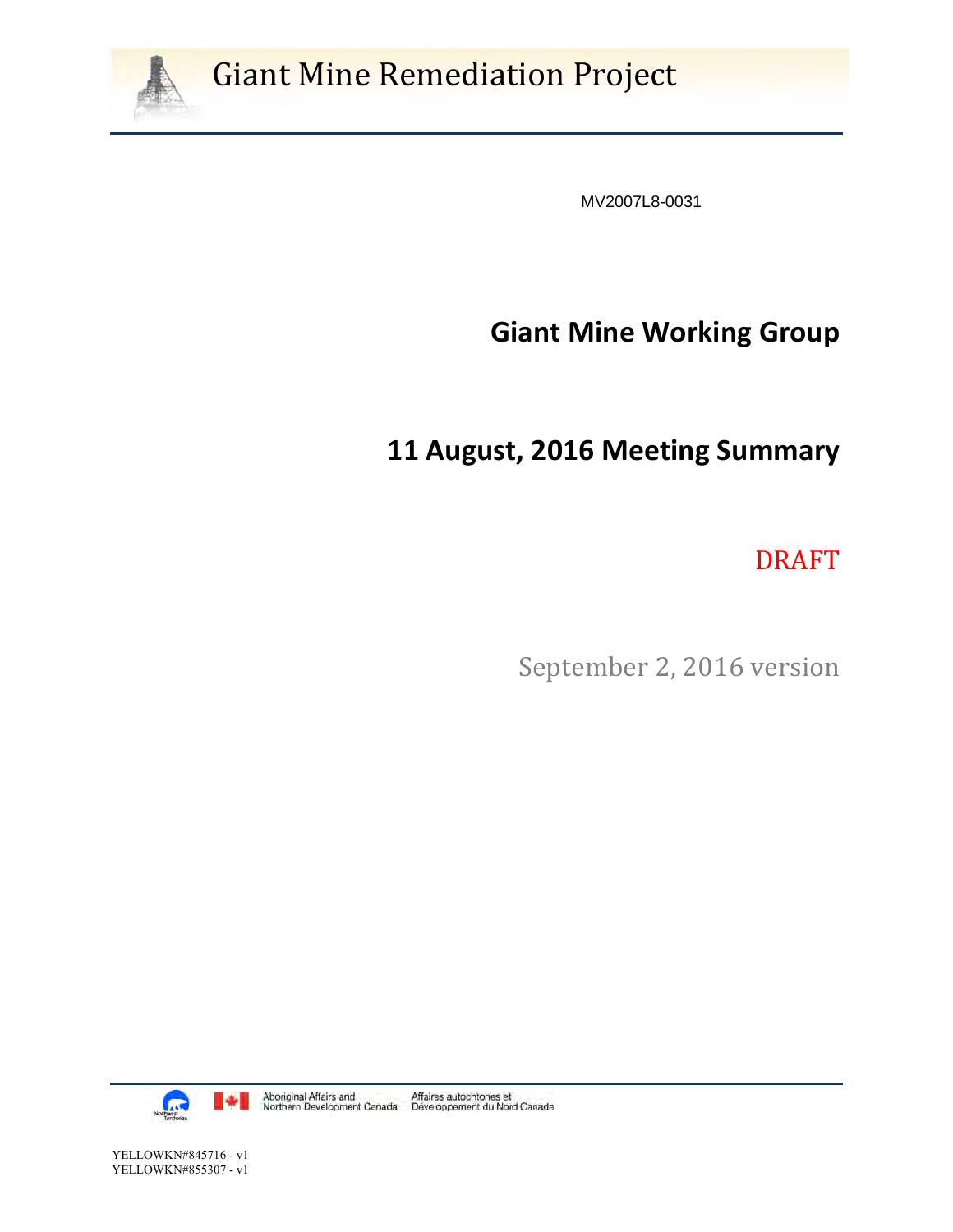

# **Giant Mine Remediation Project**

### **TABLE OF CONTENTS**

| 9. UPCOMING AGENDA ITEMS |  |
|--------------------------|--|

**APPENDIX A ‐ MEETING AGENDA** 

- **APPENDIX B ‐ HEALTH EFFECTS MONITORING PROGRAM ADVISORY COMMITTEE**
- **APPENDIX C ‐ EVALUATION MATRIX DUST MITIGATION OPTIONS ‐ SEE ATTACHED DOCUMENT**
- **APPENDIX D ‐ DUST MITIGATION CONCORDANCE TABLE ‐ SEE ATTACHED DOCUMENT**
- **APPENDIX E ‐ CANNORTH HHRA PRESENTATION ‐ SEE ATTACHED DOCUMENT**

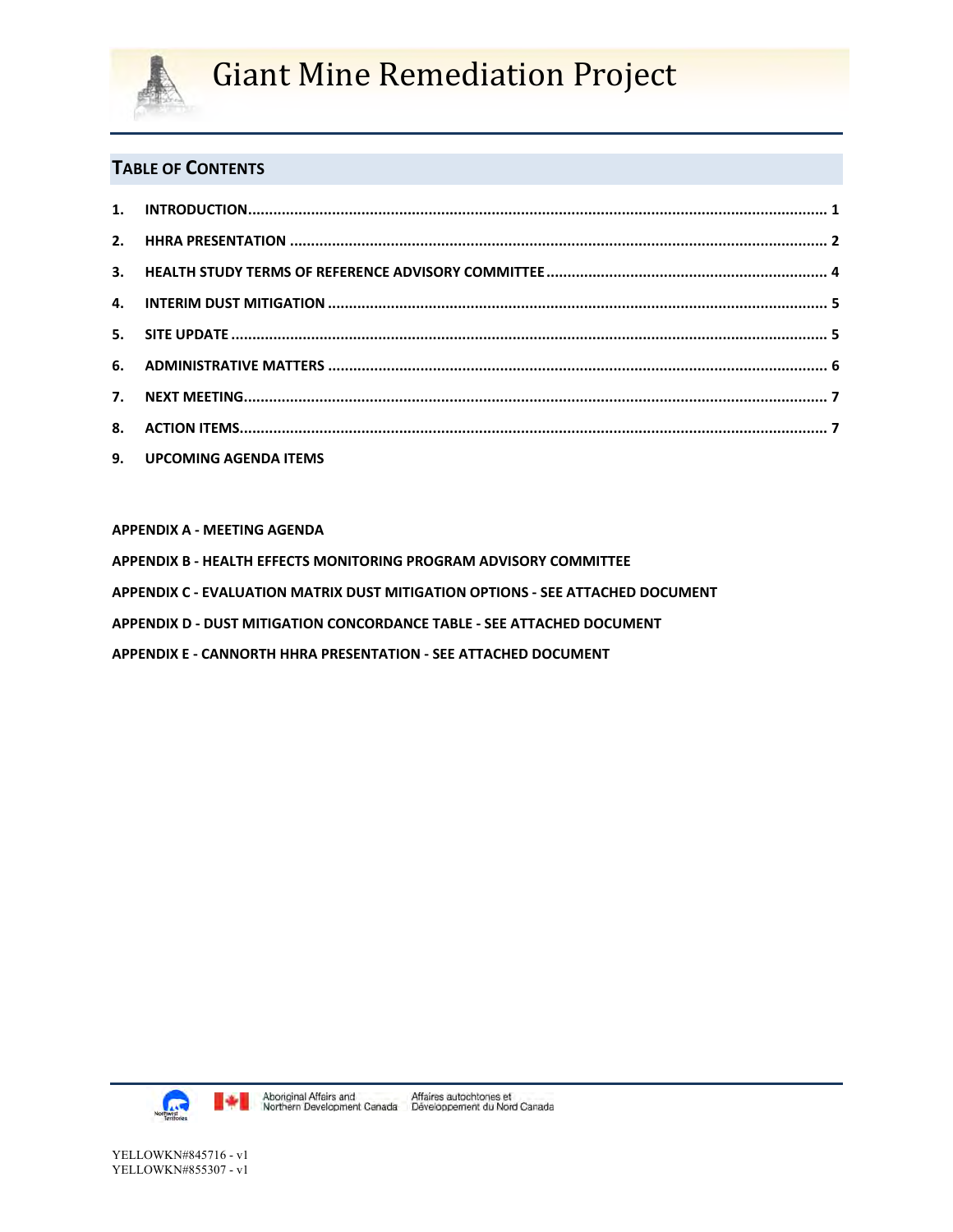### **1. INTRODUCTION**

The Giant Mine Remediation Project (GMRP) Team organized a meeting of the Giant Mine Working Group (GMWG, or simply WG). The meeting was held on the 1<sup>st</sup> floor of the Greenstone Building in Yellowknife, NT, and was scheduled from 9:00 am to 2:15 pm MT on August 11<sup>th</sup>, 2016. After approving the agenda, the meeting commenced at 9:05 am, with a break from 10:30 am ‐10:45 am, a lunch from 1200 pm – 1:05 pm and adjourned at 2:05 pm.

| <b>Giant Mine Remediation Project Team</b>         | <b>Team Member</b>             |
|----------------------------------------------------|--------------------------------|
| Indigenous and Northern Affairs Canada (INAC)      | Natalie Plato                  |
|                                                    | Jane Amphlett (on telephone)   |
|                                                    | Geneva Irwin                   |
|                                                    | Sharon Low                     |
| Government of Northwest Territories (GNWT)         | Erika Nyyssonen                |
|                                                    |                                |
| <b>Public Works and Government Services Canada</b> | <b>Brad Overton</b>            |
| (PWGSC)                                            | Chris Doupe (on telephone)     |
| <b>GMRP Interested Party</b>                       | Representative                 |
| City of Yellowknife                                | Wenyan Yu                      |
| Health Canada (HC)                                 | Luigi Lorusso (on telephone)   |
| Alternatives North (AN)                            | Tee Lim                        |
| Yellowknives Dene First Nation (YKDFN)             | <b>William Lines</b>           |
| North Slave Metis Alliance (NSMA)                  | Shin Shiga                     |
| Health Canada                                      | Asish Mohapatra                |
| Department of Fisheries and Oceans                 | Tara Bortoluzzi (on telephone) |
| <b>Other</b>                                       | Representative                 |
| <b>Bill Slater Environmental Consulting</b>        | Bill Slater (on telephone)     |
| Government of Northwest Territories - Health and   | Peter Workman                  |
| <b>Social Services</b>                             | Kami Kandola                   |
|                                                    |                                |
| <b>Canada North Environmental Services Limited</b> | <b>Harriet Phillips</b>        |
| (CanNorth)                                         | Leah Leone                     |
|                                                    |                                |

\*Notes were taken by Geneva Irwin ‐ GMRP.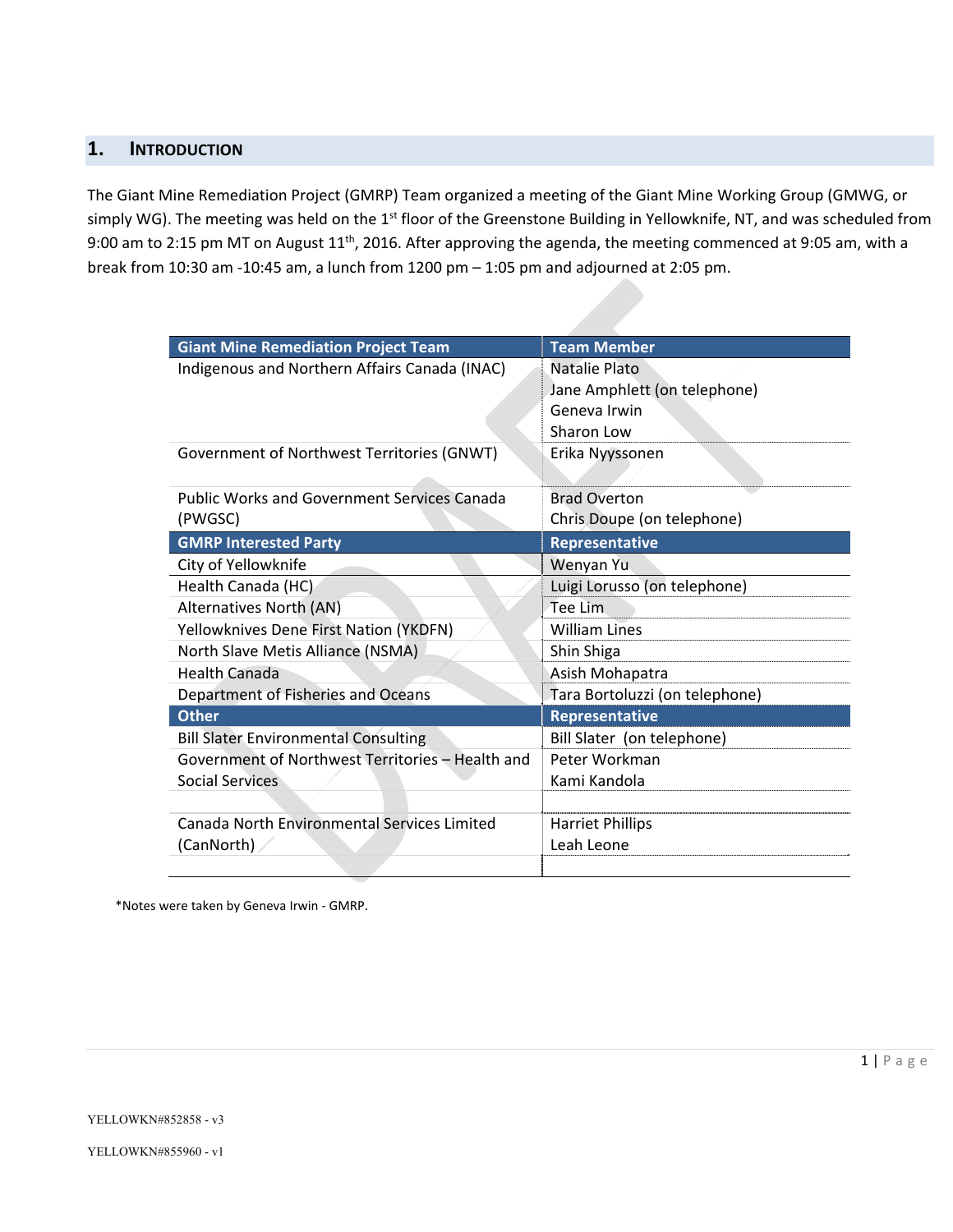#### **OBJECTIVES**

The intent of this meeting:

- Review previous minutes and action items
- Provide updates on activity on site
- Discuss Human Health and Ecological Risk Assessment and draft Terms of Reference (TOR) for Health Study Advisory Committee

#### **MEETING MATERIALS (PROVIDED IN APPENDICES)**

- Appendix A: Meeting Agenda
- Appendix E: CanNorth Powerpoint Presentation

#### **2. HHRA PRESENTATION**

The group moved directly into the Risk Assessment presentation by CanNorth (Appendix E). The information presented at the previous meeting was reviewed and CanNorth moved forward to inform the WG of the progress being made. Harriet informed the group that they had completed the data gap analysis, incorporating the information provided by the WG. They reviewed the data, looking at the areas that were discussed and how they would use it within the risk assessment from both a Human Health Assessment perspective and an Ecological Risk Assessment perspective.

Harriet moved on to discuss the data available for the HHRA in terms of Human Exposure Pathways. The two data gaps that were identified were water, soil and sediment datat from Long Lake as well as bioavailability measurements in the soil and the sediments fromthe Giant town site . It was determined that all other data was sufficient for use in the HHRA.

CanNorth explained that in order to provide a more robust statistical sample size, in terms of soil for the evaluation of a Latham island receptor, they would combine the soil samples for Latham Island and Ndilo in the assessment of Latham Island. This was met with some hesitation from William, who preferred that the samples not be combined for the comfort of the YKDFN Membership. It was clarified that the report would consider both areas as receptors separately; it would only be the soil samples that were combined for the Latham Island assessment (they would not be combined for the Ndilo assessment). The WG agreed that combining the samples would be acceptable.

Erika asked what sampling program was used in the 2000 Dettah soil sampling; it was explained that it is old data used in the 2006 Con Mine risk assessment. Harriet also mentioned that a student from Queen's University has been doing some work and it may be possible to have 2 more samples from the Dettah area. Asish asked for confirmation that these samples would be total arsenic andnot speciated arsenic.

In terms of fish data, Harriet confirmed there is a large sampling and CanNorth believed there was adequate data for the study. Shin asked to confirm whether or not we know the fish move back and forth between Yellowknife river and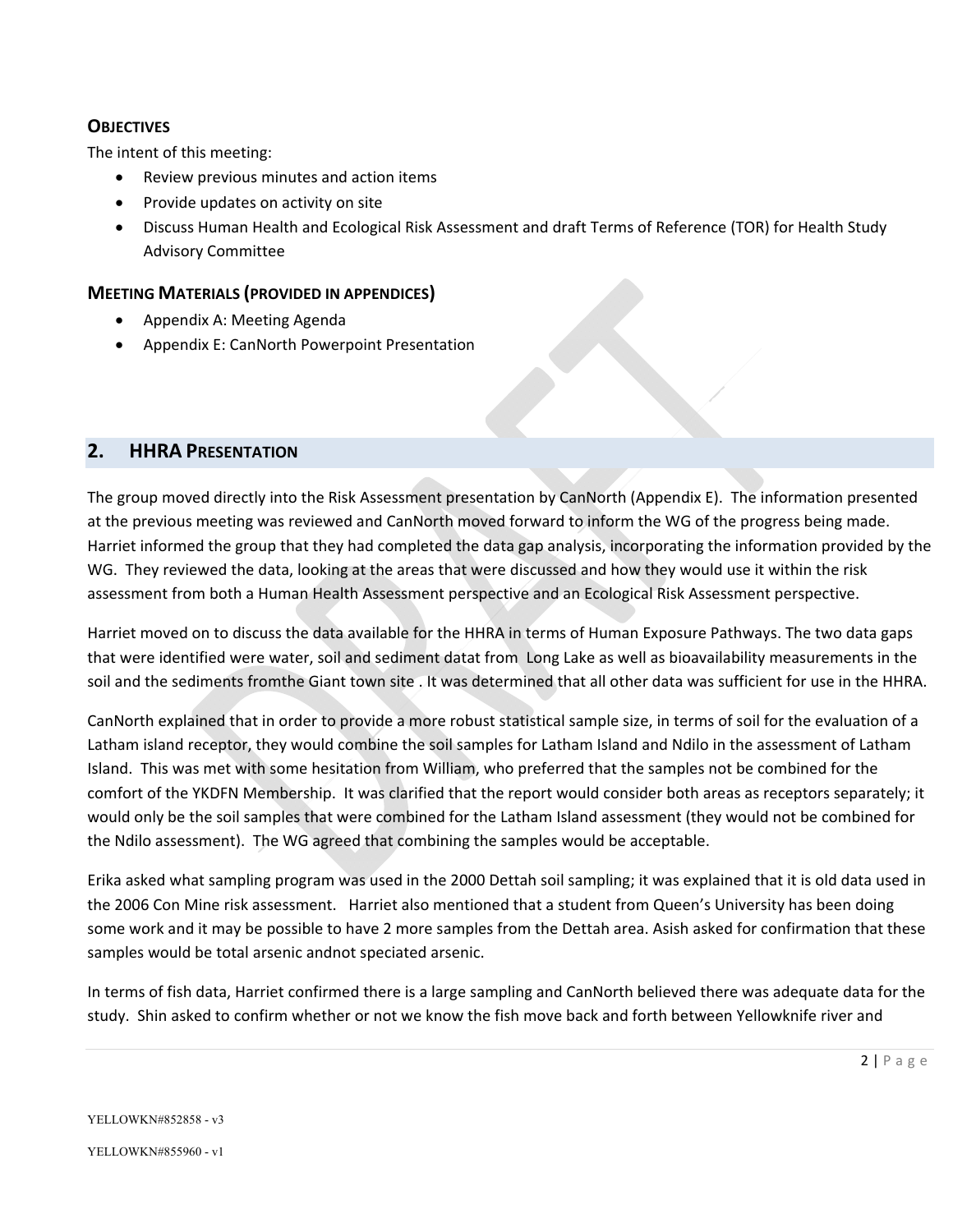Horseshoe Bay, Harriet indicated that there was no way to discern this but that arsenic levels in the river are lower than those in the Bay and that there is some speciation in the samples.

Kami asked if they would be providing informationon the frequencyof consumption of fish in terms of toxicity. Harriet clarified that this risk assessment will not make recommendations on consumption of fish etc, rather it will be looking at all the pathways to determine the incremental risk associated with the Giant project for people who eat fish, garden produce, etc. The speciation would be used to determine the toxic form of arsenic in the fish which would be usedused in their risk assessment calculations. Bill Slater asked where the Background fish Samples would be coming from – Harriet responded that they would be coming from Horseshoe Island and Yellowknife River.

William asked if CanNorth planned on getting any more data on trout, Harriet confirmed they were open to obtaining additional trout samples and taking it into consideration in order to make the YKDFN more comfortable.

Can North moved on to discuss Bioaccessibility and Bioavailability which they defined as the amount of arsenic in the various media that has been sampled is available for uptake of the body. There have been a fair amount of studies done on several different media but there was a lack of data for the Giant Town Site and Long Lake. Jane confirmed there would be sampling done along the shoreline of the Town Site

The discussion moved on to slide 12 of appendix E which discussed other data availability and whether or not there was adequate information. They believed the air data was sufficient but did not have any data for house dust but would be able to use the assumption that house dust is comprised of 30% soil. Garden Produce data from 2001 could be used for the study as CanNorth believed it to still be accurate and as a general rule, imported soil was often used. Kami pointed out that the depth of planting would make an impact as raised beds were generally used in gardens. CanNorth asked the group whether they believe that Garden Produce should be used as a potential pathway given these considerations and that the Giant project is unlikely contributing to Garden produce as a source of Arsenic and have no effect on soil or vegetable concentrations.

Leah went on to discuss background concentrations and what is considered to be appropriate, which is outlined on slide 13 of the presentation. While discussing which statistics should be used to describe the background data. Luigi from Health Canadacommented that it is a good idea to look at many different options for defining background to compare and come up with one number to use that all are comfortable with. Leah discussed the background soils information available from the Geological Survey of Canada (GSC) and indicated that if the 2000 data was used that the background arsenic concentrations were 150 mg/kg; however, these data considered samples that were on the Giant Mine site and in and around the City of Yellowknife. (slide 15). If these data were removed and other data from the GSC considered (1991 and 2001), then the background arsenic concentration would be around 70 mg/kg. Erika will be discussing the issue with senior management and the group will discuss the matter, as it may affect the current GNWT guidelines. Harriet said that she would send the spreadsheets with the background soil calculations to Erika and INAC. The group decided to revisit this issue after taking some time to think it over.

.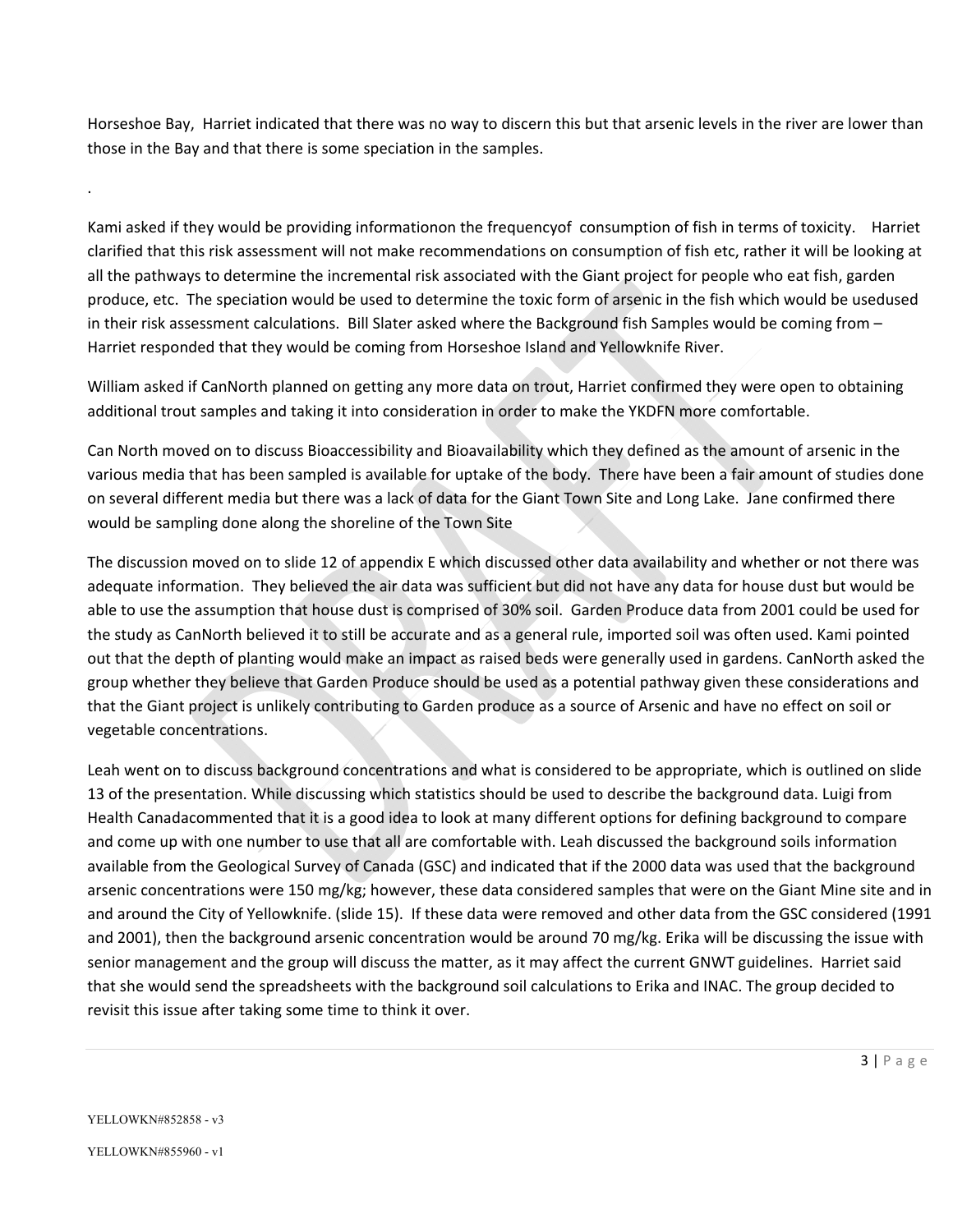CanNorth went on to discuss recommendations for the HHERA. Harriet explained that they would like to get some additional bioaccessibility data of the Town site and the shoreline and that it is ongoing. They would like to collect surface water, soils and sediment data from Long Lake, looking at metals and bioaccessibility of arsenic. She discussed that a Queen's University student had collected water and sediment samples from the Long Lake area in the spring. They would also like to get voluntary samples of game, berries, etc. Shin mentioned that NSMA has some available samples in the freezer.

After a short break, the group reconvened to discuss feedback received from the GMAC meeting. Harriet covered the different types of wild plants and animals generally consumed and the samples CanNorth would be searching for, hopefully collecting them by fall so that the analyses would be completed by the end of the year. Shin suggested contacting Canadian Wildlife services for data on bird/bird eggs in the Dettah area or ENR North Slave Office for Wildlife harvesting data. Natalie pointed out that non‐aboriginal people in the Yellowknife area often consume more traditional food than those in a larger southern city. Erika mentioned that a student is doing work with the Toxic Legacies project conducting interviews with YKDFN about land use. GNWT had touched base with this student and are hoping to be granted access to the study. Jane mentioned that there will also be a deer mice study taking place on site in early September to fill gaps for the Ecological Risk Assessment. Natalie asked that trout be added to the voluntary sampling program.

Harriet wanted to inform the group that they would be conducting an Ecological Risk Assessment (ERA) to build on the one conducted in 2006. The availability of data was discussed; CanNorth believes there is adequate data for the majority of pathways. CanNorth recommended that more vegetation and deer mice be collected from site.

Leah went on to discuss receptors that would be included in the ERA. She mentioned they would like to focus mostly on smaller mammals as they give a better idea of bio magnification up the food chain and do not cover as large an area as the large mammals would. CanNorth will be splitting the mine site into 4 different areas in order to ensure sampling is not focused on hot spots.

As far as next steps, Leah covered a proposed schedule (slide 32, 33) which included several more consultations over the next year. CanNorth would like to add in a consultation in the beginning of December to discuss approaches to future concentrations if the WG finds it important. Jane asked for an HHRA consultation to be tentatively added to the October and December WG agendas, although with the health study and SDE upcoming in the fall, time may be limited. Shin would like to see a schedule lined up, combine with other non‐HHRA related engagements associated with the Giant Mine Project.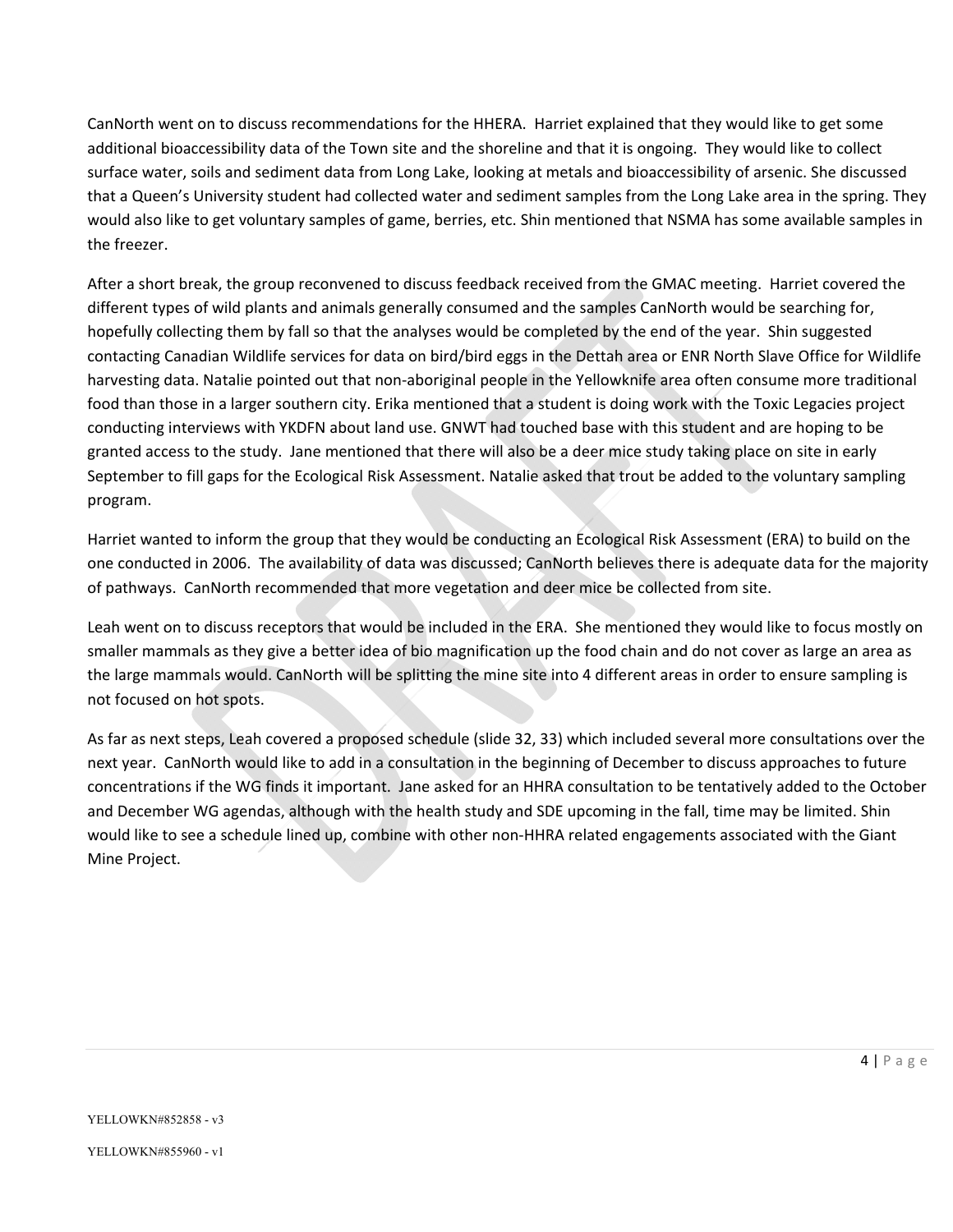#### **3. HEALTH STUDY TERMS OF REFERENCE ADVISORY COMMITTEE**

After a lunch break, Jane discussed the upcoming Health Study, led by Dr. Laurie Chan. She asked that YKDFN, NSMA, Health Canada and the City of YK appoint someone to sit on the committee beginning as early as September. The names being put forward for the committee could have local health expertise and/or local knowledge to assist with the study. Likely, the tenure will be years and will require a minimum of 2 face-to-face meetings per year. Natalie confirmed that costs would be covered for those groups that already have contribution agreements in place.

Erika thought it may be a good idea to allow more than one representative from the GNWT Health departments in order to maximize the health expertise on the committee, this was agreed upon by the group, although only in a "back-up" capacity. Erika mentioned that Kami would like to sit on the committee, as well as Laura from GNWT.

Shin asked if NSMA could appoint a health professional who is not a member to sit on the committee on their behalf. Jane responded that the intent is to have medical expertise, as well as community knowledge (such as those from aboriginal groups) and that would be the main focus. If there are gaps in knowledge in the group, it may be a good idea to appoint someone in order to fill those gaps. Jane proposed a kick‐off meeting with Dr. Chan in September and to finalize the committee at that point.

It was also noted that GMOB are not currently included in the draft TOR for the Advisory Committee, however the project will check with them on if and how they would like to participate.

With no additional comments, Natalie asked that the WG send comments and names for the committee via email prior to the next WG meeting on Sept 13.

#### **4. INTERIM DUST MITIGATION**

Natalie tabled the final wrap up of the dust mitigation program. GMRP has decided to use EnviroTac as the new dust suppression method. The group will be reporting on application and updates through WG. The product has been ordered and will be applied in the upcoming weeks.

Brad confirmed that there were 50 barrels of Soil Sement to be used up, so they would be placing a small order of EnviroTac for use this year and a large order in Spring 2017 as it is not to be stored in cold climates.

#### **5. SITE UPDATE**

Natalie Listed the following items that had been taking place on site:

- Water treatment plant is operating 24 hours doing regular water sampling and treated water and is still discharging into Baker Creek
- Continuing maintenance and hygiene improvements to the underground refuge stations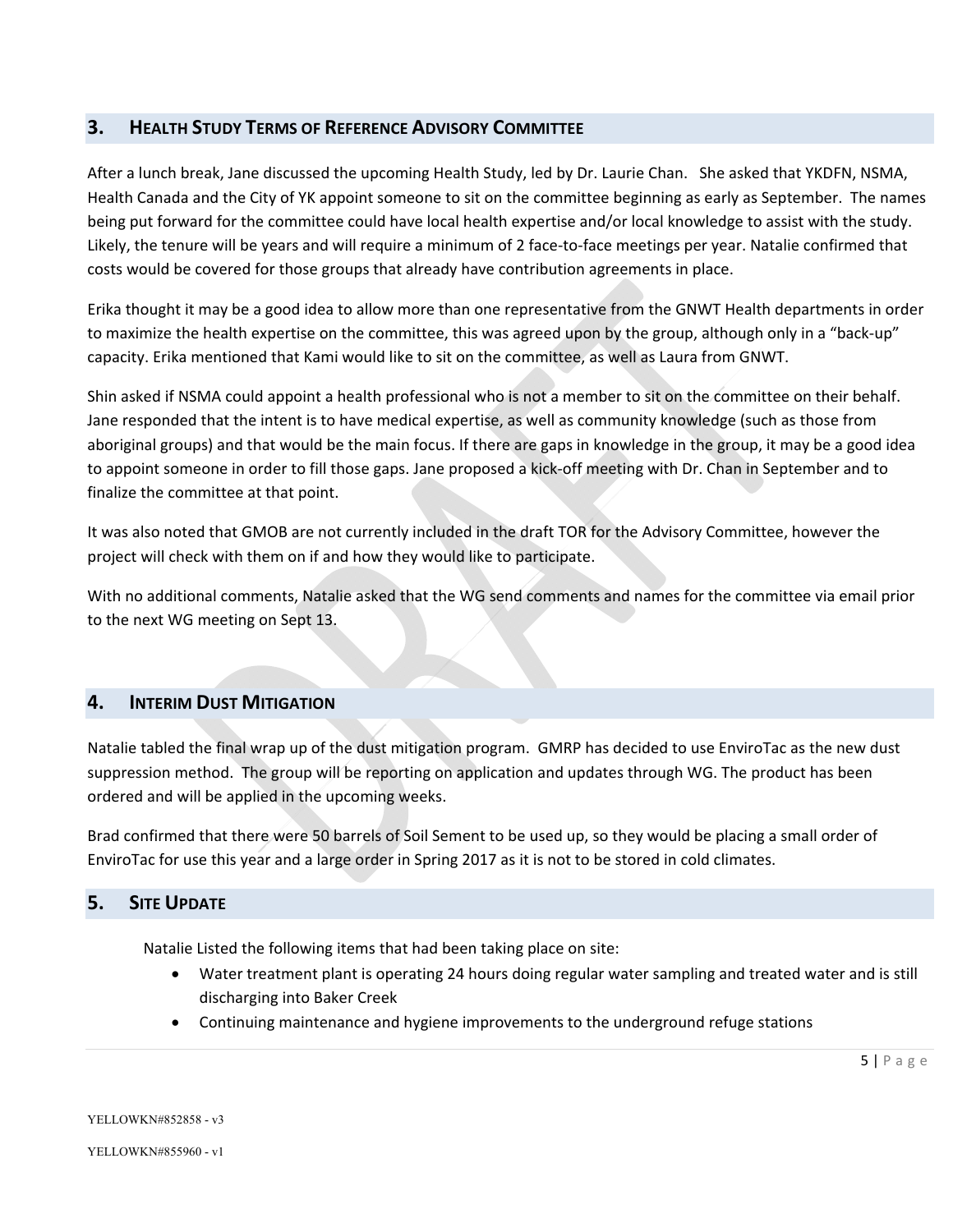- Painting fuel tanks and general repairs
- Cleaning underground refuge stations
- Surface diamond drillers are doing void monitoring investigation
- Electrical upgrades on 3 transformers
- RTL and EnviroVac are beginning deconstruction on A-shaft, Headframe, Assay lab and Curling Rink
- Golder doing soil sampling on site
- Preparing for deer mice study.
- Erika also pointed out that the University of Ottawa will be publishing a paper on their recent research work on Pocket Lake.

#### **6. ADMINISTRATIVE MATTERS**

#### **ACTION ITEMS FROM JULY 14, 2016 MEETING**

Natalie ran through the status of action items declared at the previous meeting.

- **1. Final Soil Assessment Report Status:** Bring Forward In final stages, hopefully available by September 13.
- **2. Natalie to look into security assessment being shared with the WG**

**Status:** Bring Forward Will be shared when it is available – March 2017

- **3. Erika to provide CanNorth with Information for HHRA Status:** Complete
- **4. GMRP to brief the WSCC on the HHRA in one of their regular meetings Status:** Make note, remove from Action Items.
- **5. William to get in touch with Randy Freeman (traditional knowledge) Status:** Complete Randy is preparing studies to be sent over and Alex Power is also looking into studies.
	-
- **6. Jane to Confirm that project has all recent items from Chetalat Status:** Complete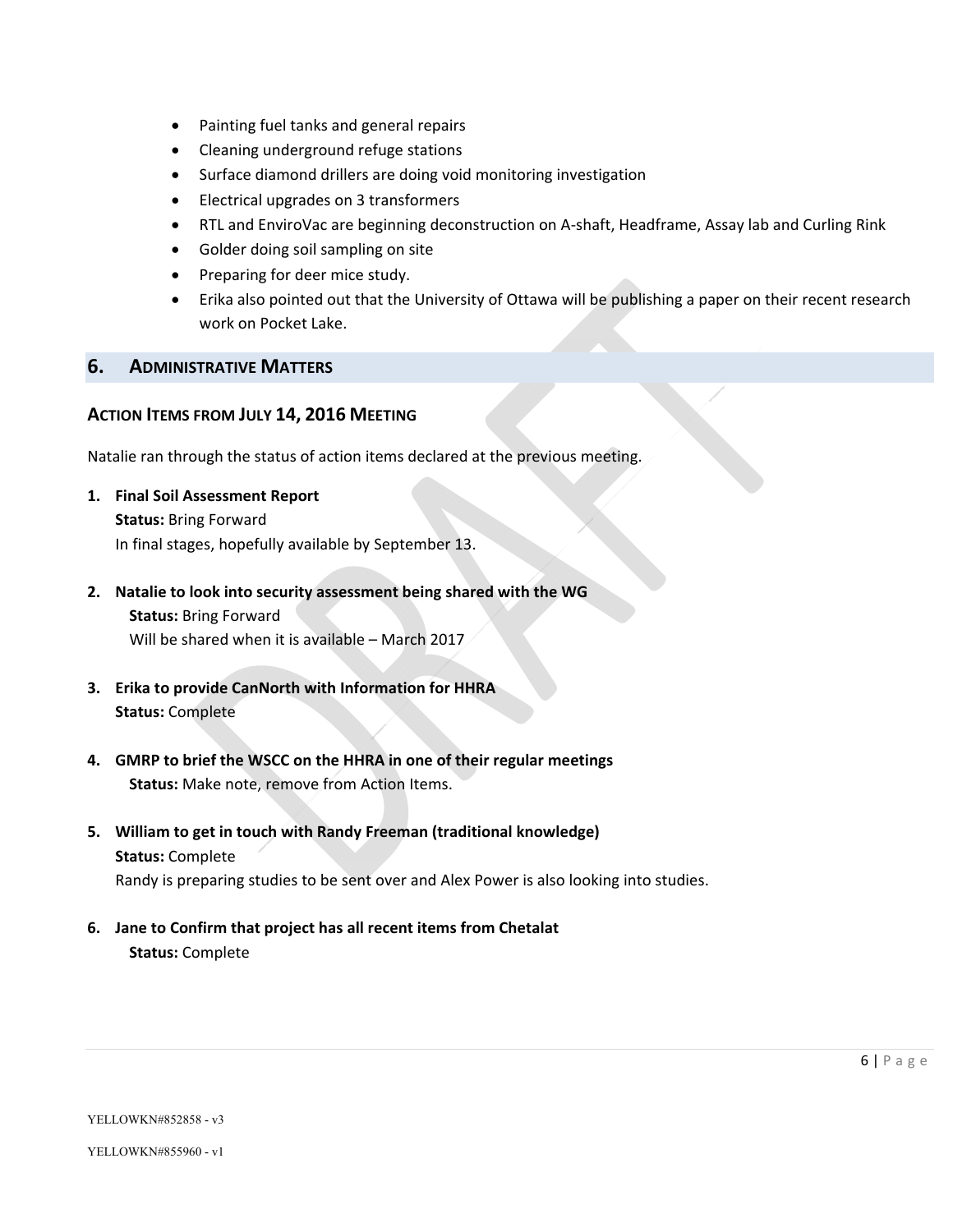## **7. UPCOMING MEETINGS**

The next meeting of the Working Group is planned for September 13, 2016 at 9:00 am on the 2<sup>nd</sup> floor Boardroom of the Greenstone Building in order to accommodate Dr. Laurie Chan.

## **8. ACTION ITEMS**

|   | <b>Action Item</b>                                                                       |  |
|---|------------------------------------------------------------------------------------------|--|
| 1 | Check with Northland Utilities regarding Easement with respect to the Niven Air Station. |  |
| 2 | WG to send comments and suggestions for Health Effects Monitoring Program Advisory       |  |
|   | Committee (HEMPAC) representatives.                                                      |  |
| 3 | Project send list of all studies/reports on and off site compiled as a result of the Gap |  |
|   | Analysis to the Working Group.                                                           |  |
|   |                                                                                          |  |
| 4 | Project Team inform Working Group if and how GMOB will be participating in HEMPAC.       |  |
| 5 | Project Team provide engagement timeline (including HHRA sessions) to the Working        |  |
|   | Group.                                                                                   |  |
|   |                                                                                          |  |

## **9. UPCOMING AGENDA ITEMS**

| <b>Date</b> | <b>Topic</b>                                   |
|-------------|------------------------------------------------|
| September   | Water Treatment Plant - Outfall Location       |
|             | Dr.Laurie Chan - Health Study<br>$\bullet$     |
| October     | <b>HHRA Dietary Survey Consultation</b>        |
|             | COPC Selection and Updated Problem Formulation |
| November    |                                                |
| December    | <b>HHRA Future Concentrations Consultation</b> |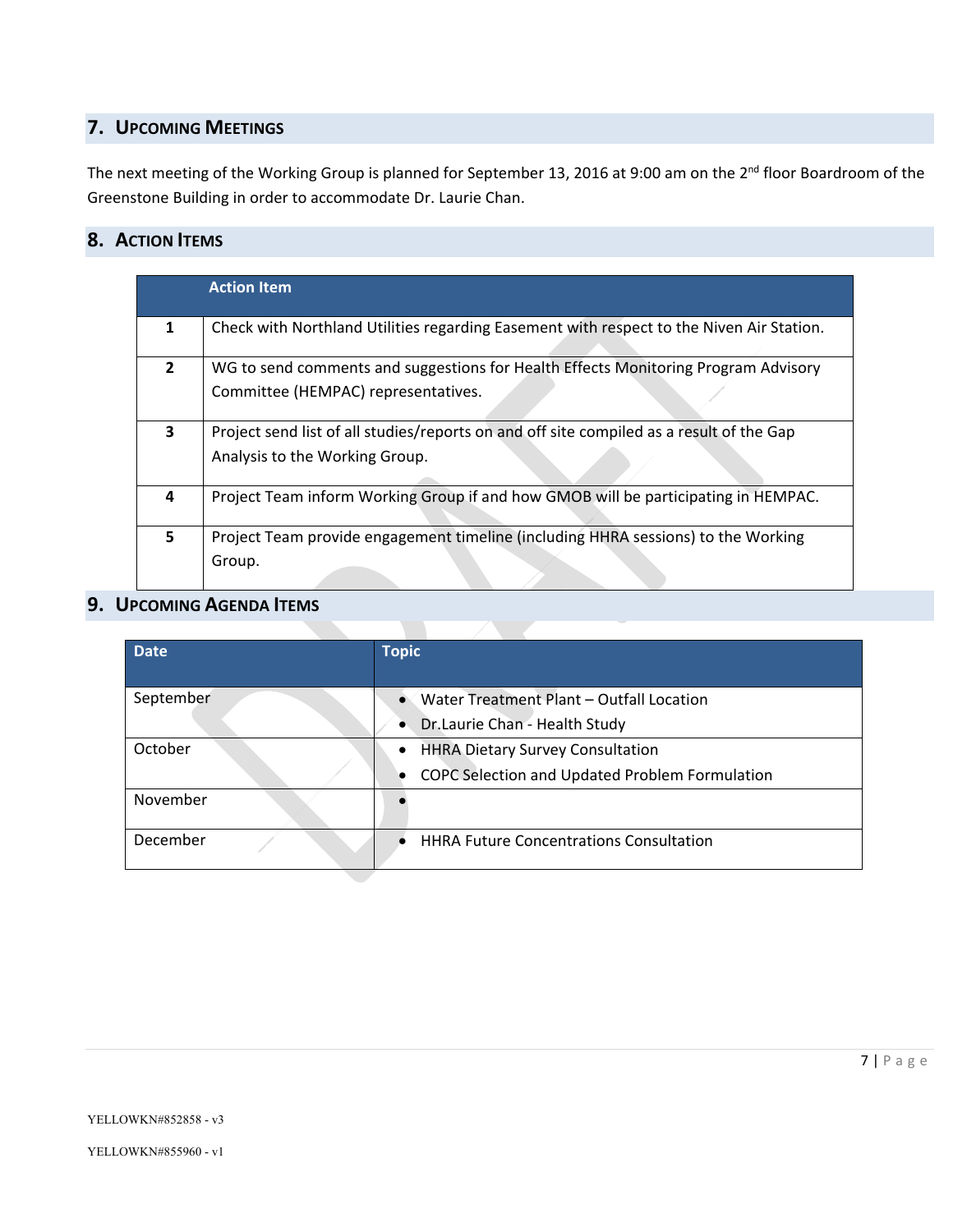## **APPENDIX A‐ MEETING AGENDA**



**Agenda**

| <b>Description</b> | Giant Mine Remediation Project Working Group Meeting            |  |  |
|--------------------|-----------------------------------------------------------------|--|--|
| <b>Place</b>       | Greenstone Building 1 <sup>st</sup> Floor                       |  |  |
| <b>Date</b>        | Thursday August 11 $\omega$ 9 – 2:15 pm                         |  |  |
| Organizer          | <b>Telephone No.</b><br>1-866-885-0884 #1715<br>Erika Nyyssonen |  |  |

## Participants

| William Lines      | Yellowknives Dene First Nation (YKDFN)                   |
|--------------------|----------------------------------------------------------|
| Wenyan Yu          | City of Yellowknife (City)                               |
| Gordon Hamre       | Alternatives North (AN)                                  |
| Tee Lim            | Alternatives North (AN)                                  |
| Shin Shiga         | North Slave Metis Alliance (NSMA)                        |
| Thomsen D'hont     | North Slave Metis Alliance (NSMA)                        |
| Sharon Low         | Indigenous and Northern Affairs Canada (INAC)            |
| <b>Bill Slater</b> | Technical Advisor (phone)                                |
| Erika Nyyssonen    | Government of Northwest Territories (GNWT)               |
| Jane Amphlett      | Indigenous and Northern Affairs Canada (INAC)<br>(phone) |
| Natalie Plato      | Indigenous and Northern Affairs Canada (INAC)            |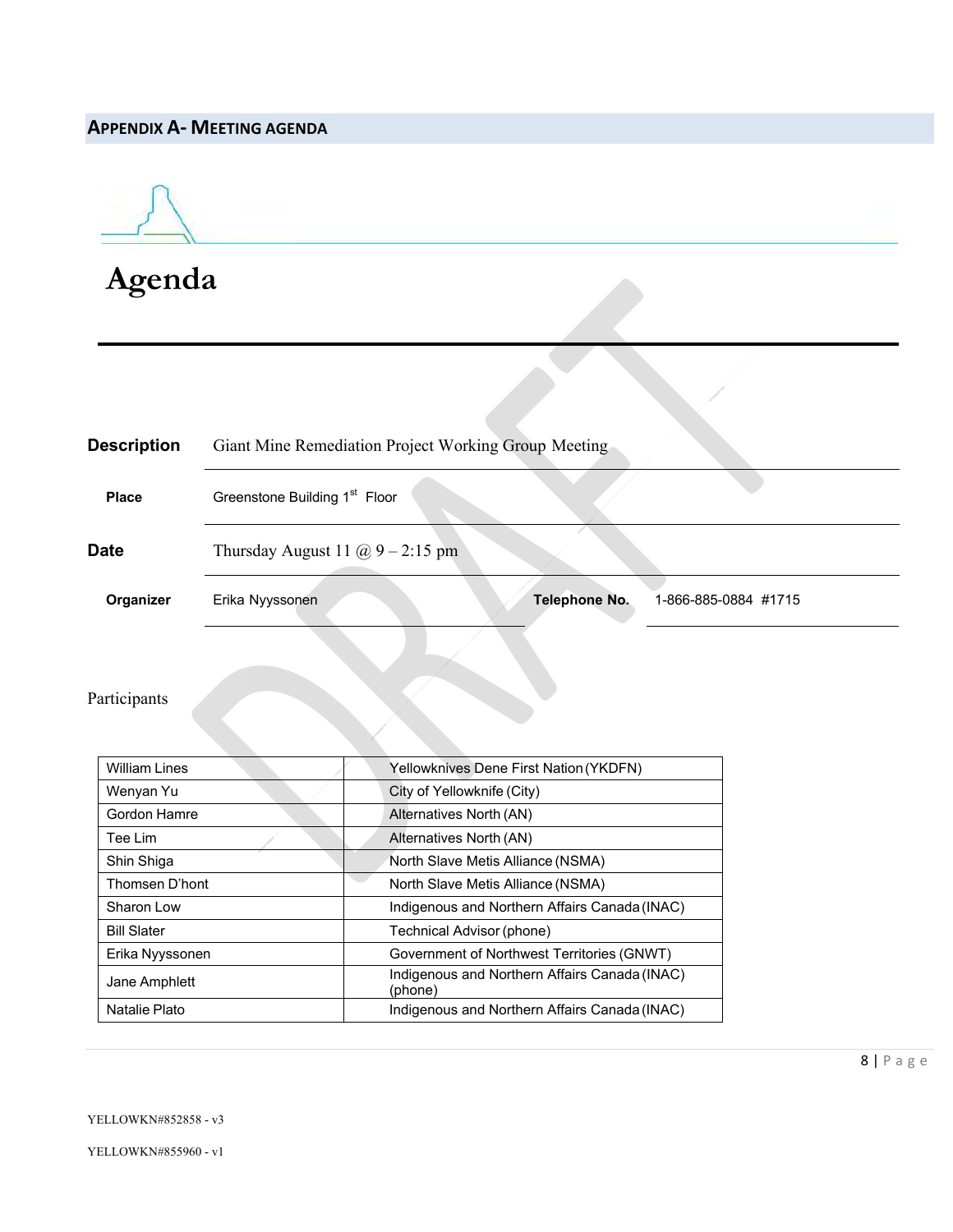| Linda Pickett                | <b>Public Works and Government Services Canada</b><br>(PWGSC) |
|------------------------------|---------------------------------------------------------------|
| Tara Bortoluzzi              | Department of Fisheries and Oceans (phone)                    |
| Asish Mohapatra              | Health Canada (HC)                                            |
| Luigi Lorusso (on telephone) | Health Canada (HC)                                            |
| Jody Small                   | Environment Canada                                            |
| <b>Ben Nind</b>              | Giant Mine Oversight Board (GMOB)                             |
| Secretary: Geneva Irwin      | Indigenous and Northern Affairs Canada (INAC)                 |
| <b>Harriet Phillips</b>      | CanNorth                                                      |

#### **SCHEDULE**

| <b>TIME</b> | <b>AGENDA ITEM</b>                                 | Lead                    |
|-------------|----------------------------------------------------|-------------------------|
| 9:00        | Introductions and Approval of Agenda               | Natalie                 |
| 9:10        | <b>HHRA Presentation</b>                           | <b>Harriet Phillips</b> |
| 10:30       | <b>Break</b>                                       |                         |
| 10:45       | HHRA Presentation (con't)                          |                         |
| 12:00       | Lunch                                              |                         |
| 1:00        | Health Study Terms of Reference Advisory Committee | Jane                    |
| 1:30        | Interim Dust Mitigation                            | <b>Natalie</b>          |
| 1:45        | Site Update                                        | <b>Natalie</b>          |
| 2:00        | <b>Minutes and Action Items</b>                    | <b>Natalie</b>          |
| 2:15        | Meeting adjourned                                  |                         |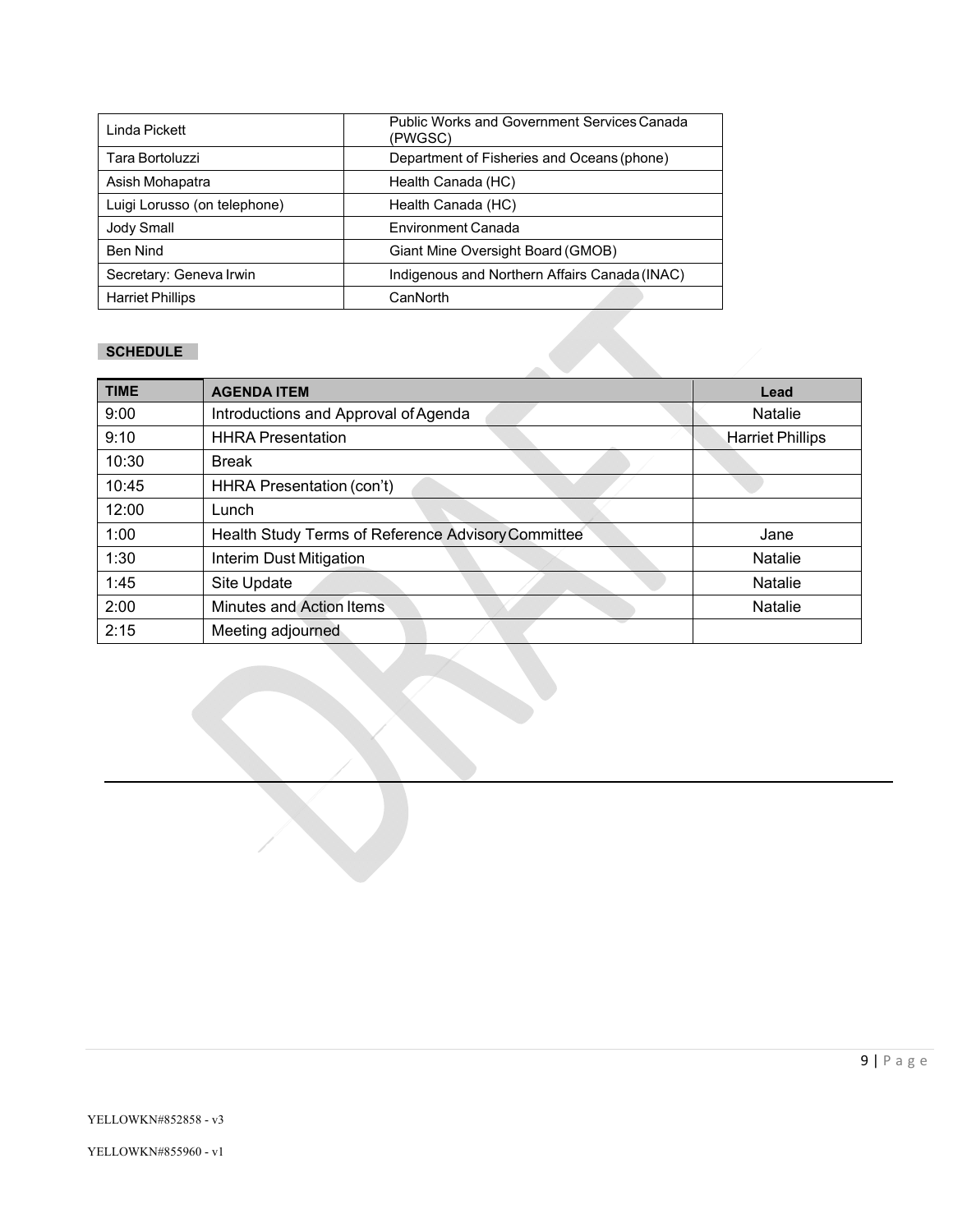#### **APPENDIX B‐ HEALTH EFFECTS MONITORING PROGRAM ADVISORY COMMITTEE**

## O**Giant Mine Remediation Project (GMRP) Health Effects Monitoring Program Advisory Committee (HEMPAC) Terms of Reference**

## **DRAFT June 30, 2016**

## **Background**

The Giant Mine Remediation Project Team is currently conducting a long-term remediation project at the Giant Mine site in Yellowknife, NT. The project was approved by the Mackenzie Valley Environmental Impact Review Board subject to 26 measures aimed at preventing significant adverse impacts on the environment and to mitigate public concern.

Measure #9 states: *The Developer will work with other federal and territorial departments as necessary to design and implement a broad health effects monitoring program in Ndilo, Dettah and Yellowknife focusing on arsenic and any other contaminants in people which might result from this Project. This will include studies of baseline health effects of these contaminants and ongoing periodic monitoring.*

Dr. Laurie Chan of the University of Ottawa has been contracted to be the Principal Investigator (PI) of the Health Effects Monitoring Program (HEMP) and will work closely with the Advisory Committee.

## **Mandate**

To provide advice and make recommendations to the Principal Investigator and Project Team in the development and implementation of the HEMP by utilizing expertise and knowledge of regional and community level issues.

## **Membership**

Membership of the HEMPAC will consist of one representative from:

- 1) INAC
- 2) GNWT Environment and Natural Resources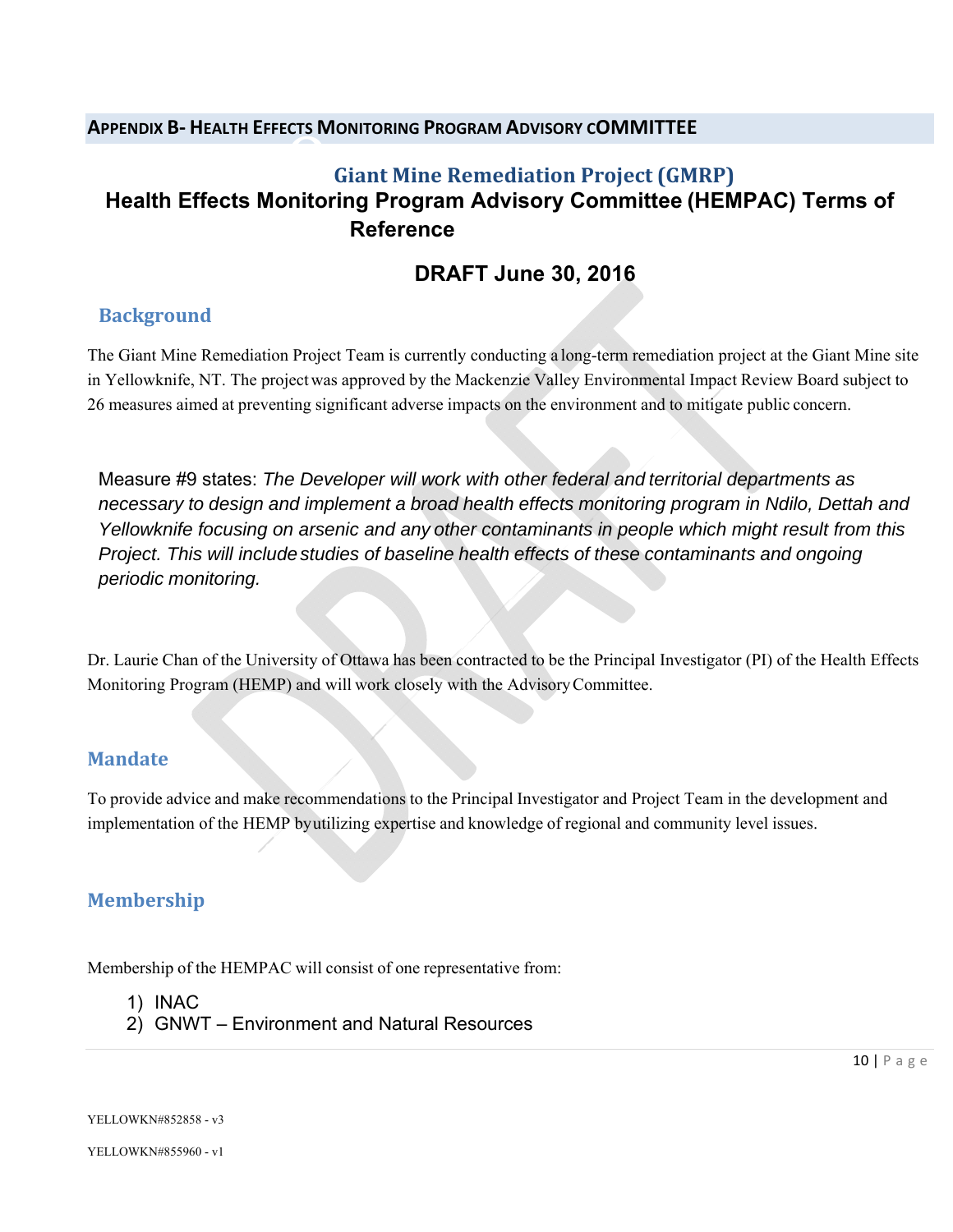- 3) GNWT Department of Health
- 4) Chief Public Health Officer NWT
- 5) Health Canada
- 6) City of Yellowknife
- 7) Yellowknives Dene First Nation
- 8) North Slave Metis Alliance

Membership shall continue until the HEMPAC member is no longer employed in their respective position, in which case replacement of any member of the HEMPAC shall be the responsibility of the participating department and organizations. Additional divisional and external expertise can be added to the group, as may be required, to address specific issues or concerns, upon the approval of GMRP.

In an effort to reduce knowledge gaps as a result of staff turnover, temporary absences, and workload, each member is to identify a secondary contact/knowledge expert. In the event one member cannot attend a meeting where all others have confirmed, attendance by the secondary contact if the preferred option before rescheduling is considered.

#### **Chair**

The HEMPAC will be chaired by the INAC representative. The INAC rep will provide a communication link between the HEMPAC, the Principal Investigator and the GMRP Team. The INAC rep will plan meeting agendas, preside over the meetings, and coordinate activities of the HEMPAC. The Chair is a full member of the HEMPAC.

## **Responsibilities**

Specific responsibilities of the Advisory Committee include but are not limited to:

- Provide technical expertise for the development of the HEMP
- Oversee the implementation of the HEMP
- Provide advice on best practices and policies to ensure proper implementation of health study
- Provide advice on the development of policies for collection, use and disclosure of personal health information

#### **Tenure**

Members are appointed for a term of 5 years. The term can be renewable upon mutual agreement.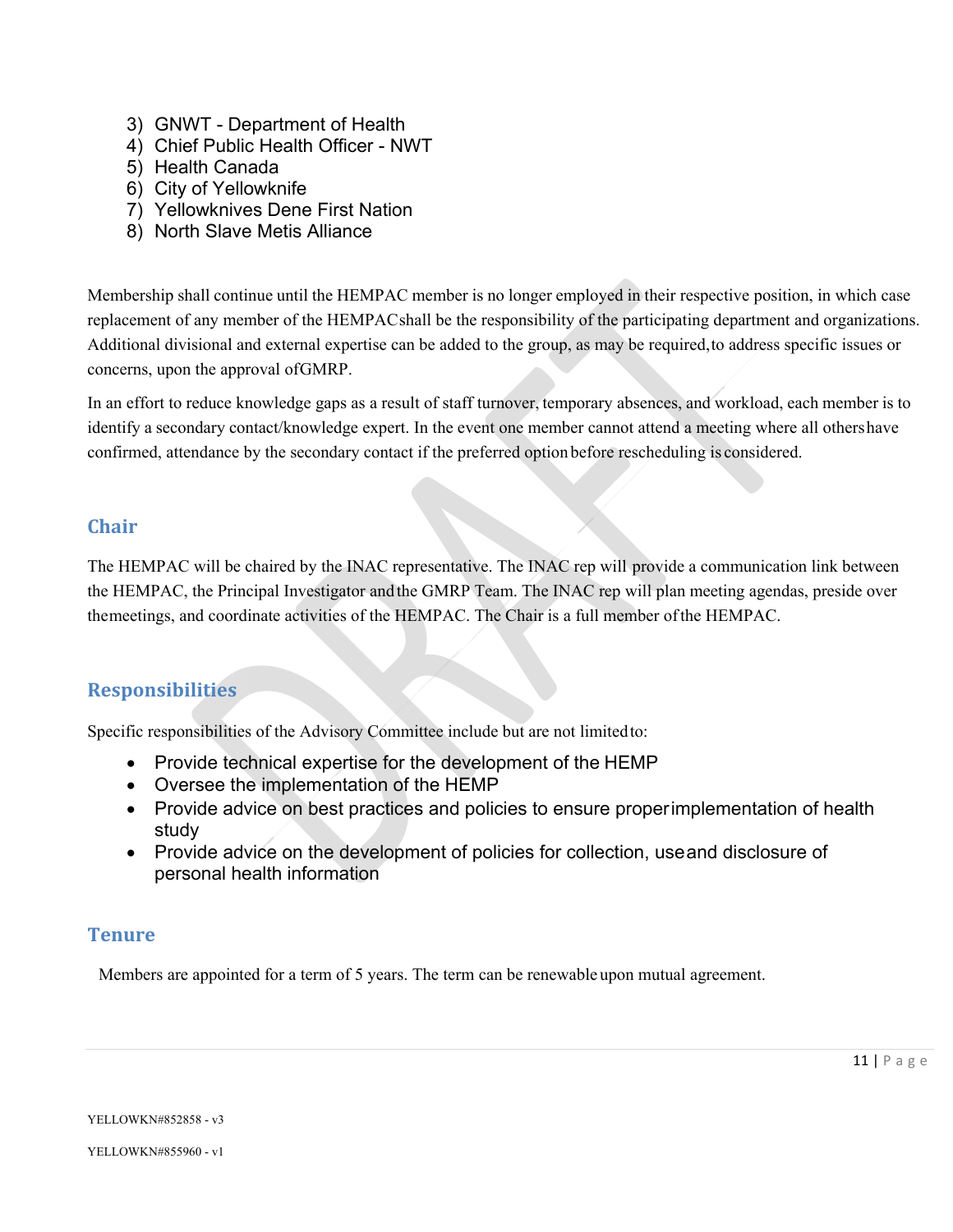The Committee will exist until the work of the Committee is completed or may be dissolved sooner by consensus.

#### **Recommendations**

Recommendations to the Principal Investigator and GMRP will be made by consensus.

### **Meetings**

Meetings shall be held at times convenient for a majority of members. An attempt will be made to schedule at least two face-to-face meeting per year at a time and place convenient for all members.

All members will have the responsibility for reporting HBSAC activities and discussions back to their respective organizations.

## **Secretariat Support**

The GMRP team will provide secretariat support by coordinating meetings, drafting records of decisions, coordinating meeting agendas, etc.

#### **Costs**

Costs associated with HBSAC activities, including travel, meetings, and technical review, will be the responsibility of the respective organizations.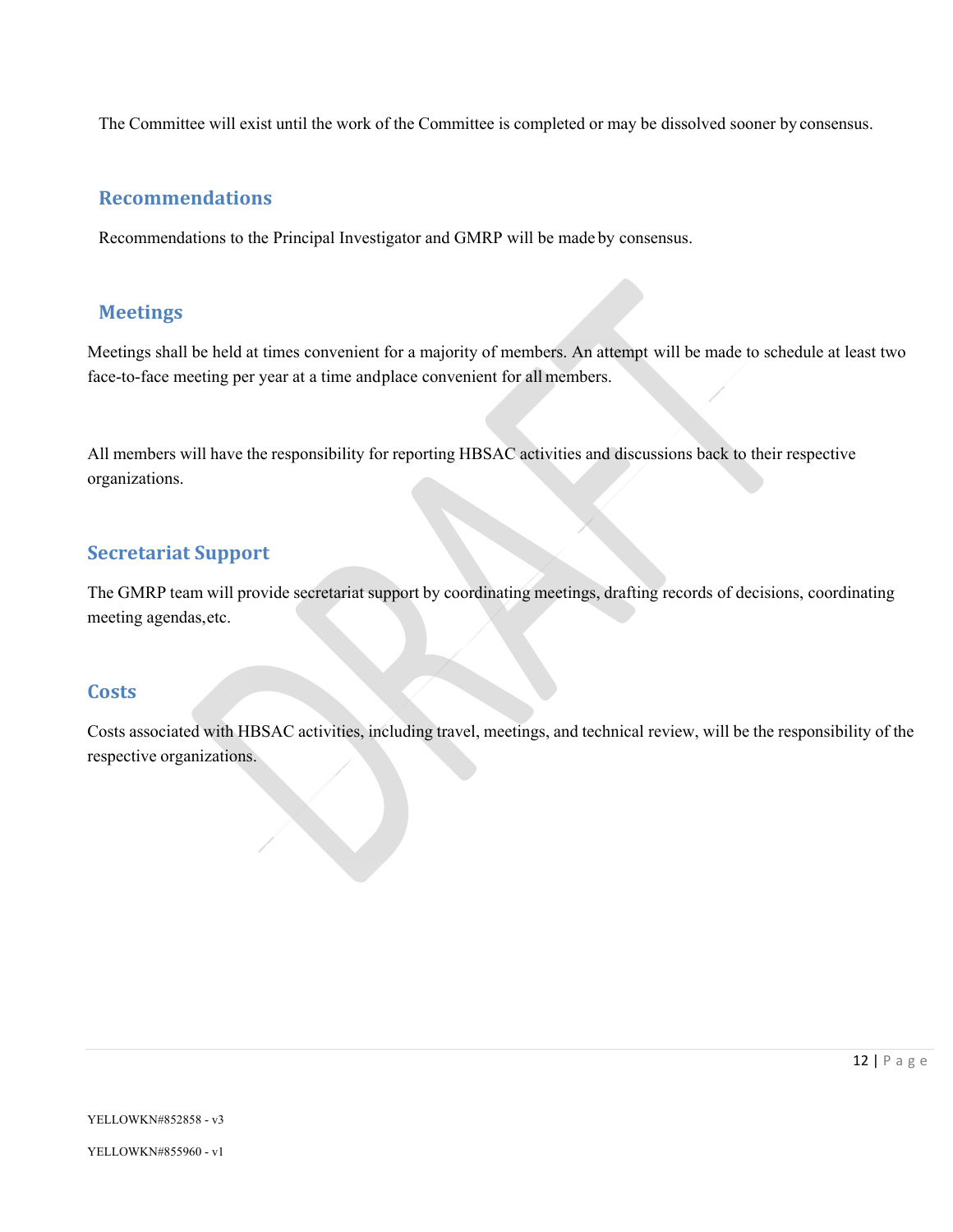## **APPENDIX C – EVALUATION MATRIX DUST MITIGATION OPTIONS**

13 | Page

YELLOWKN#852858 - v3

YELLOWKN#855960 - v1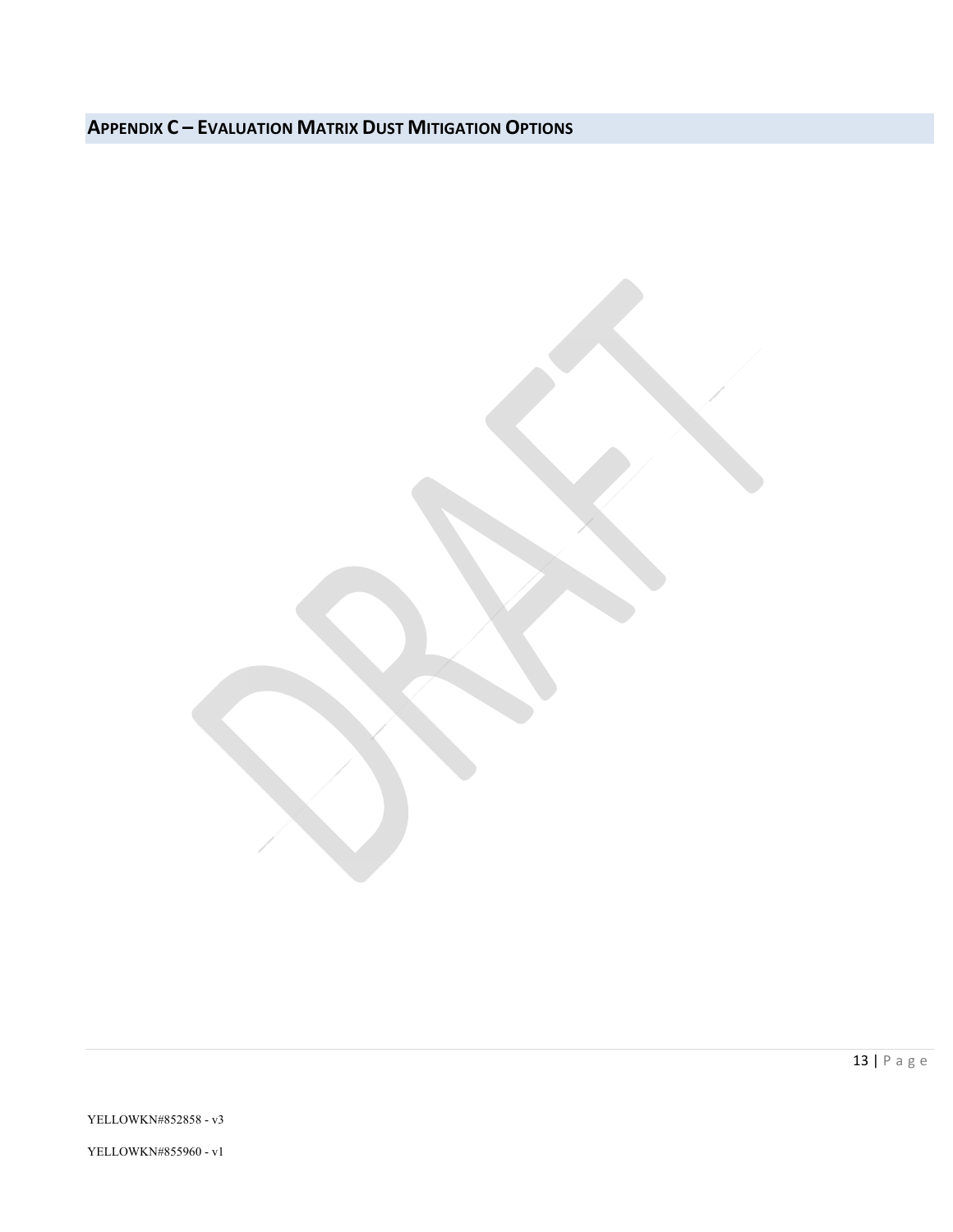## **APPENDIX D – DUST MITIGATION CONCORDANCE TABLE**

YELLOWKN#852858 - v3

YELLOWKN#855960 - v1